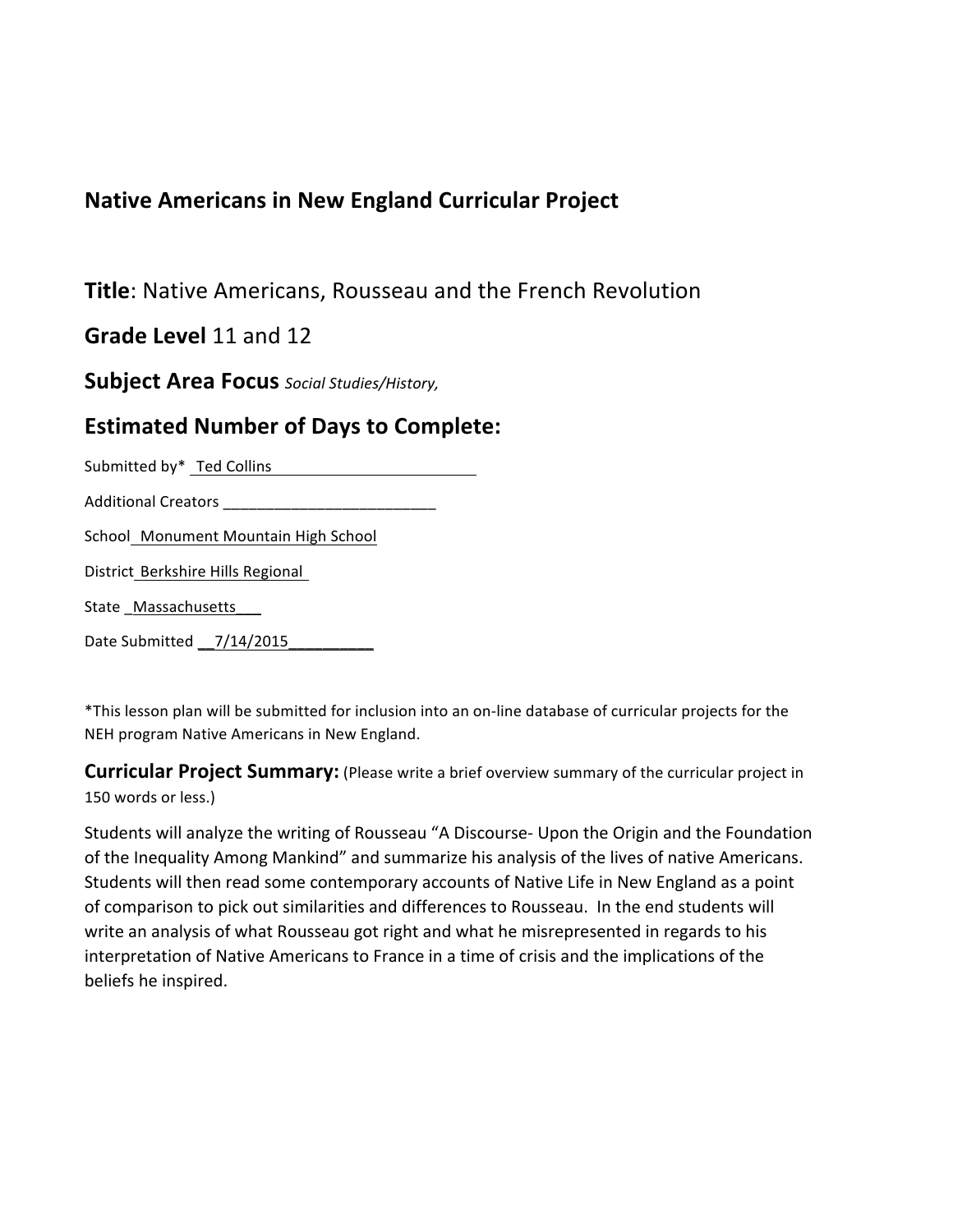## Desired Results/Objectives

#### **1. Essential'Questions/Historical'Questions:'**

Why are people often misguided in their attempts to clarify their lives with over simplified techniques in times of crisis?

2. Objectives: By the end of this project, what will students know, understand and be able **to'do?'**

#### Students will know...

- Rousseau's argument on the need to simply life.
- Contemporary analysis of Native American life and societal structure.
- The Romantic (and misguided) Influence on Robespierre during the French Revolution

#### **Students'will'understand…**

- That all people in changing societies face similar problems
- That nature and reductionism is a place where people often turn find meaning in their lives.
- That during societal change it is difficult for individuals interpret evidence and to find their place in the world.

#### Students will be able to...

- Identify the strengths and weaknesses of Rousseau's analysis.
- Identify evidence in primary and secondary sources to help answer historical questions.
- Develop a thesis about the appeal of Romantic Philosophy to people in a dynamic world.

#### **3. Curriculum Standards (National, State, Local):**

MA WHI.34 Describe the concept of Enlightenment in European history and describe the accomplishments of major Enlightenment thinkers, including Diderot, Kant, Locke, Montesquieu, Rousseau, Voltaire (H)

MA.3.A. Demonstrate understanding of the concept of theme by writing short narratives, poems, essays, speeches, or reflections that respond to universal themes (e.g., challenges, the individual and society, moral dilemmas, the dynamics of tradition

MA 8. Gather relevant information from multiple authoritative print and digital sources, using advanced searches effectively; assess the strengths and limitations of each source in terms of the task, purpose, and audience; integrate information into the text selectively to maintain the flow of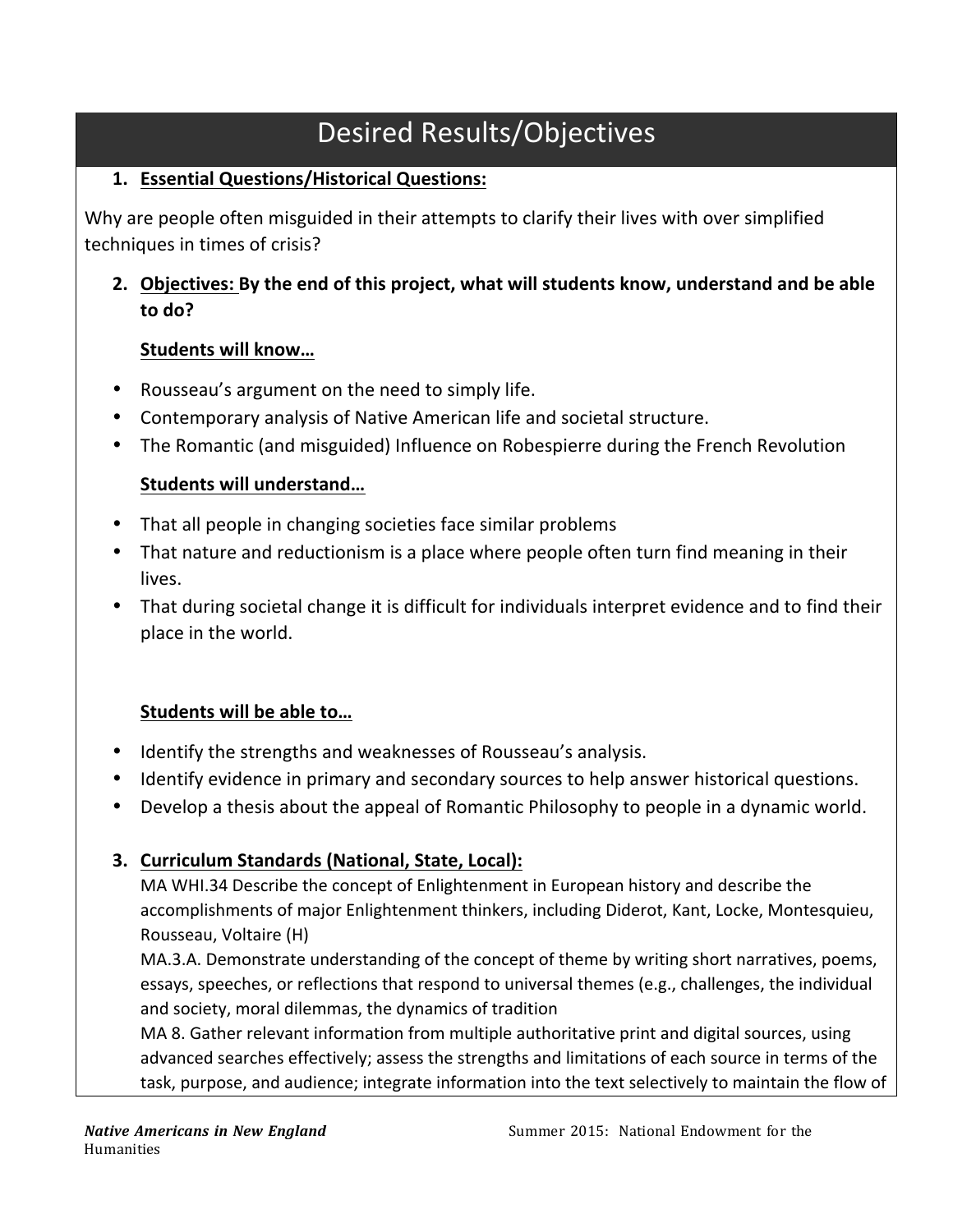ideas, avoiding plagiarism and overreliance on any one source and following a standard format for citation.

MA 9. Draw evidence from literary or informational texts to support analysis, reflection, and research. a. Apply grades 11–12 Reading standards to literature (e.g., "Demonstrate knowledge of eighteenth-, nineteenth-, and early-twentieth-century foundational works of American literature, including how two or more texts from the same period treat similar themes or topics"). b. Apply grades 11–12 Reading standards to literary nonfiction (e.g., "Delineate and evaluate the reasoning in seminal U.S. texts, including the application of constitutional principles and use of legal reasoning [e.g., in U.S. Supreme Court Case majority opinions and dissents] and the premises, purposes, and arguments in works of public advocacy [e.g., The Federalist, presidential addresses]").

## **4. Transfer'Goal:'**

Students will be able to identify the benefits and limitations of any philosophy (or solution) in times of crisis.

## Assessment/Evidence

#### Performance Task or Assessment used to gauge student learning: (Please describe)

Students will write a thesis oriented essay on the benefits and/or limitations of Romantic thought (as influenced by Native Americans) in addressing the problems which France faces prior to and during the French Revolution.

#### Pre-Assessment:

Students will identify current romantic practices in their own lives that they use when times get tough. (hikes, gardening, sewing, crafts, touchstones, consulting a wise elder, running, meditation etc.)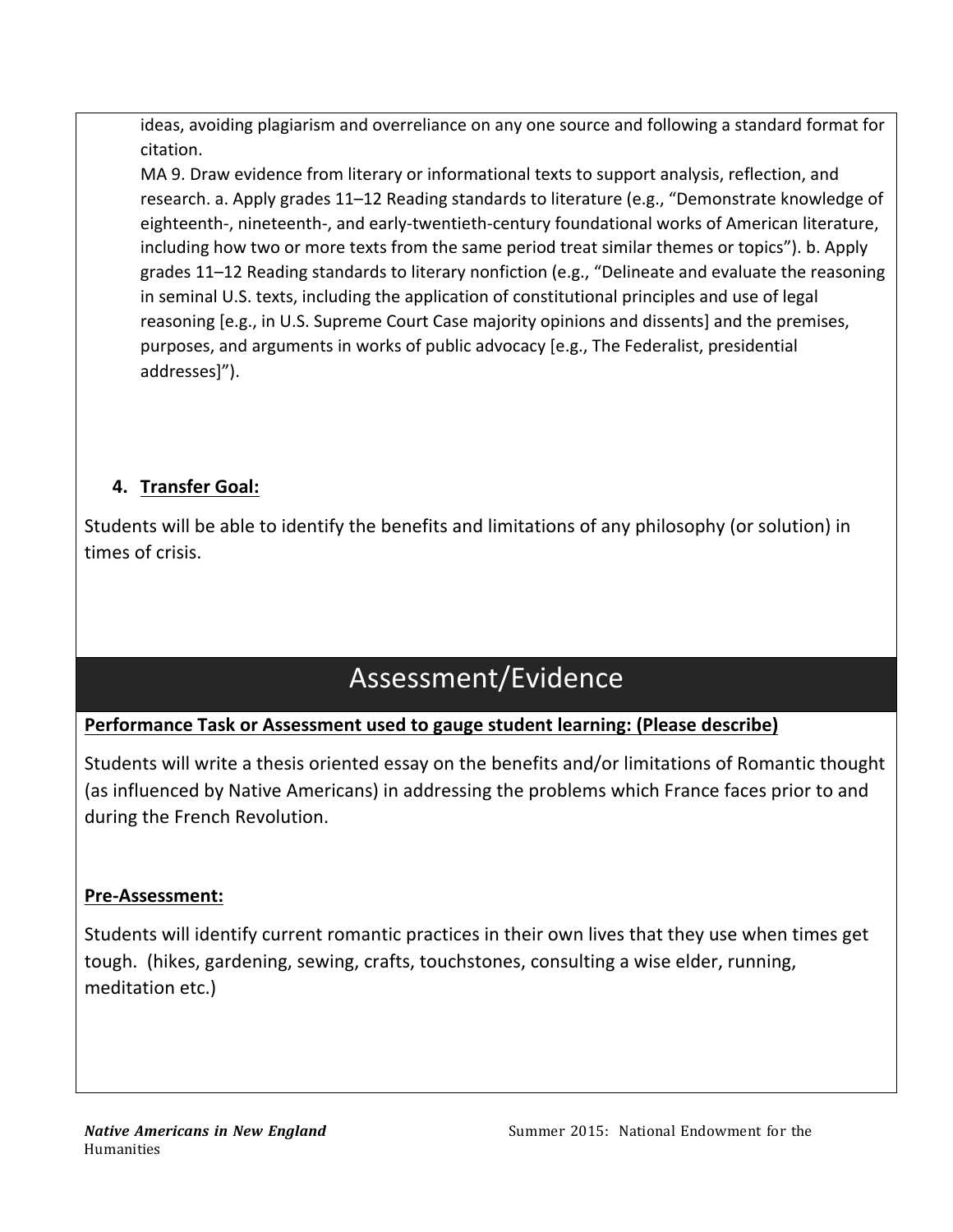#### **Formative Assessment:**

- Pulling quotes from Rousseau's Discourse regarding the simple life
- Pulling quotes from contemporary analysis of Native American Life regarding behavior and wisdom.
- Identifying Rousseau's influence on Robespierre by reading particular excepts of his biography.

#### **Other Assessment Evidence:**

- Class discussion
- Evidence of students use of Romantic solutions in their own life
- Thesis oriented essay on the appeal of Romantic Philosophy upon Robespierre and what he got right/wrong.

# Learning Plan

## Lesson Summaries: (add lessons if necessary)

Lesson 1: Discuss the romantic quotes that students pulled from Rousseau's Discourse and then explain conditions in France that may have made this writing very appealing to the French people of the time.

Lesson 2: Discuss contemporary accounts of Native American life and try to reconcile it with Rousseau's interpretation, which was so influential in France.

Lesson 3: Analyze anthropologic evidence of what Native American Life was 'really' like and how Robespierre (based on Scurr's biography) may have been led astray in his distilled and simplified version (which he took from Rousseau). Then try to analyze why this misinterpretation may have led the French Revolution towards the Terror Phase.

## **Learning Activity Details:**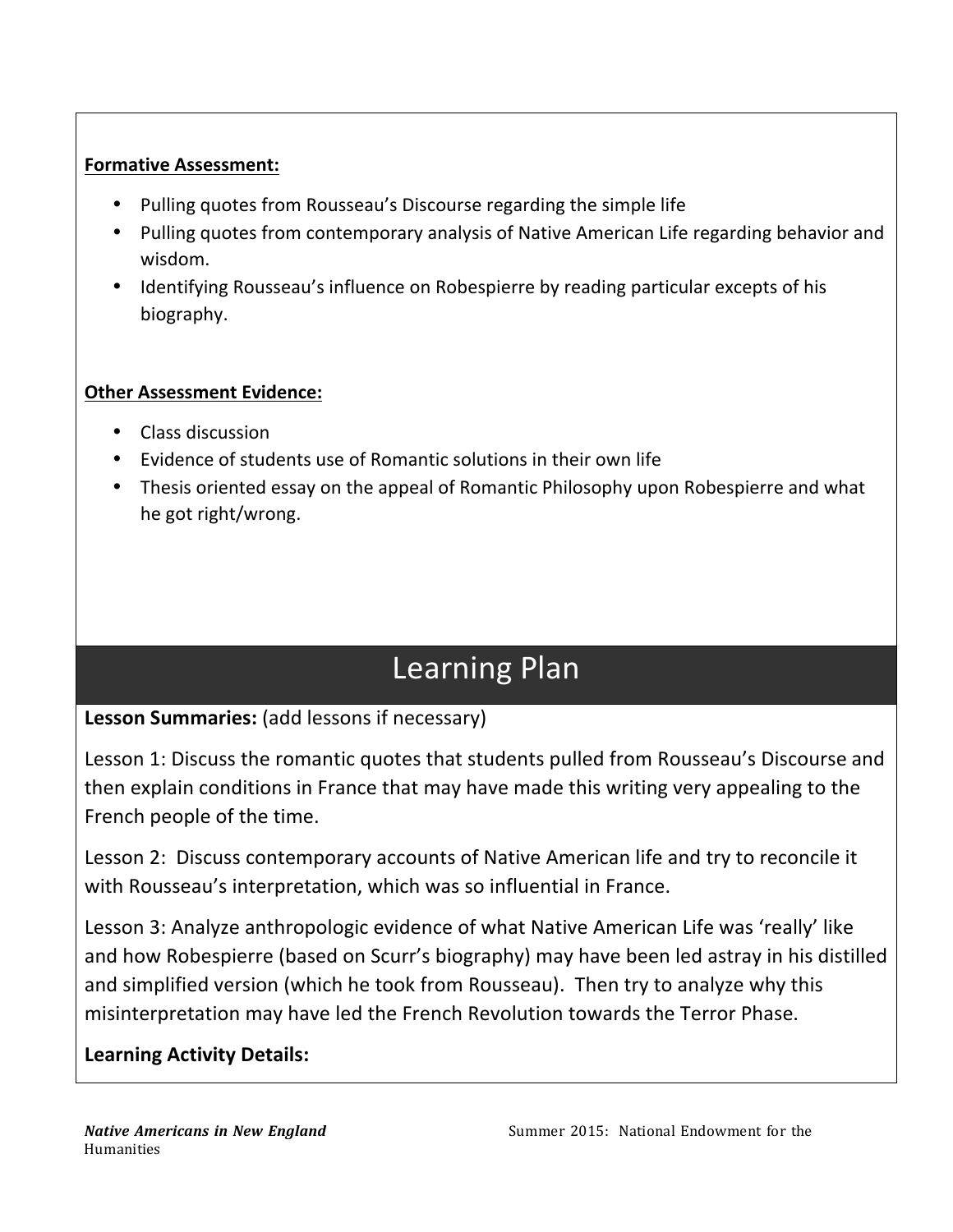## LESSON 1

Materials/Resources Tools: A Discourse: Upon the Origin and the Foundation of the Inequality Among Mankind

Instructional Tips/Strategies/Suggestions: Be familiar with Rousseau's writing and understand how he influenced late 1700's France and know how he influence Robespierre in particular.

Historical Question/Essential Question: Why Romantic (back to nature) Philosophy has appeal in times of crisis?

#### Lesson 1 Details

Lesson Opening: The students will be asked to read a particular section of Rousseau's Discourse and to pull a quote directly from the text and write a brief reaction to his interpretation of Native Americans and what he believes can be learned from them.

During the Lesson: Students contribute quotes aloud that they pulled from the Discourse which may have appealed to the French." Once quotes have been shared there will be a brief lecture on societal conditions that may have contributed to the appeal of romantic thought at the time of the French Revolution: Infant Mortality, an Insulated Monarchy, lack of voice in among the populous

Lesson Closing: Students will be asked to write a short reflection on the why Romantic thought as inspired by Native Americans might have been very appealing to the French at the time prior to the French Revolution.

## **LESSON'2'**

Materials/Resources Tools: We Still Live Here – Film

Instructional Tips/Strategies/Suggestions: Have particular clips of the film tagged ahead of time to show aspects of native life and what it was like pre-contact.

Historical Question/Essential Question: What can be learned and what is desirable about preindustrial life for the French who are on the verge of revolt?

## **Lesson 2 Details**

Lesson Opening: Students will watch short clips 'We Still Live Here' which includes aspects of Wampanoug" life prior to contact and write a reaction in less than 20 words.

During the Lesson: Students will share their reactions with the class with a particular emphasis on what differs between Rousseau's version and the more genuine evidence they have been exposed to in this lesson.

Lesson Closing: Students will develop a short theory (in writing) of why France was so ripe for Native American cultural influence especially as it was interpreted by Rousseau. Students will be asked to do homework by reading Earth Shapers and Placemakers - Bruchac and to pull two quotes about what it was like to be a Native American based on her analysis.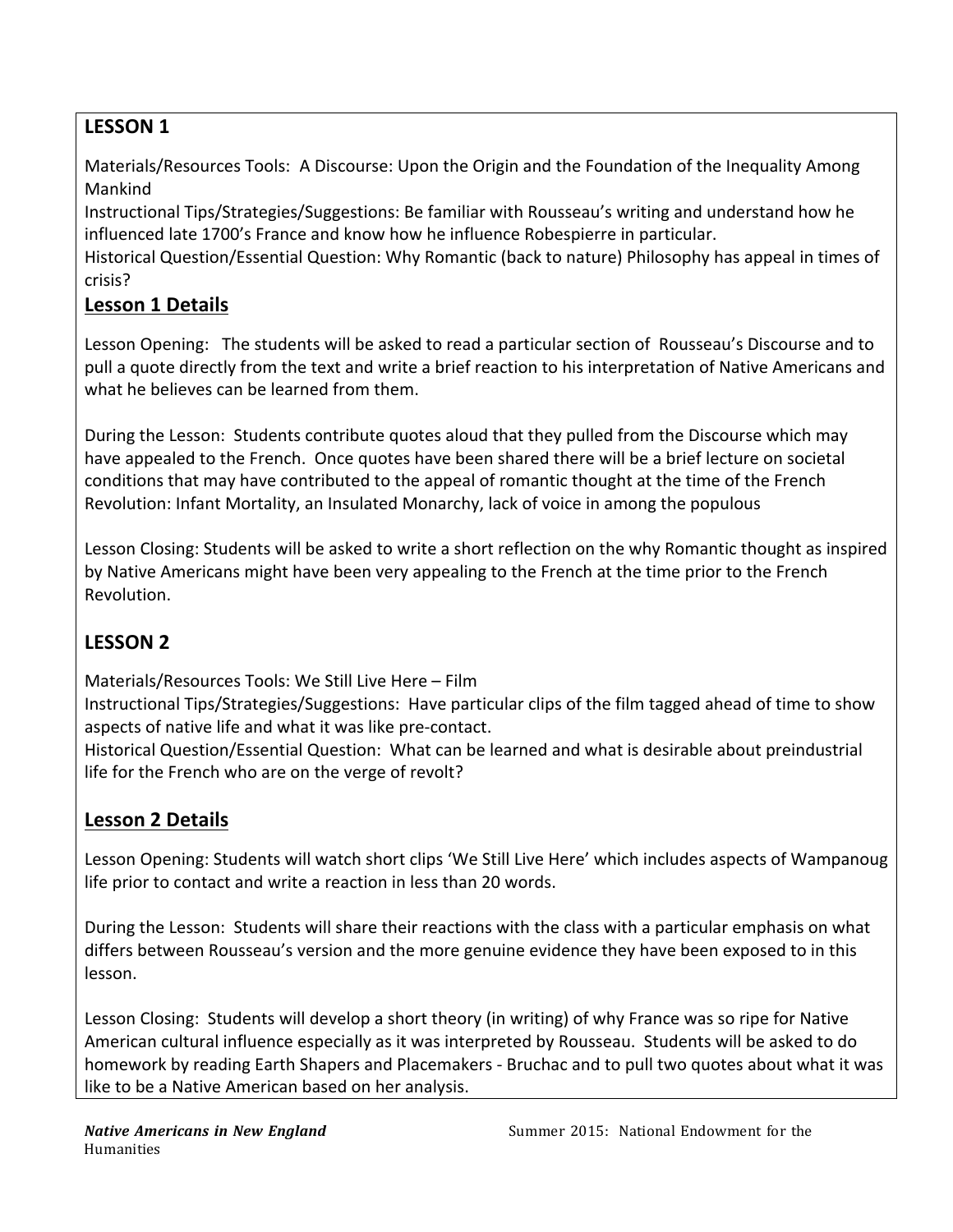### **LESSON'3'**

Materials/Resources Tools: Fatal Purity – Ruth Scurr

Instructional Tips/Strategies/Suggestions: Have particular pages tagged for students to read in Fatal Purity which illustrate Rousseau's influence on Robespierre

Historical Question/Essential Question: How does any theory lose truth as it becomes distilled?

#### **Lesson 3 Details**

Lesson Opening: Students each share one quote aloud from the Earthshapers and Placemakers that captures the essence of what they believe the true Native American experience illustrates.

During the Lesson: Students be directed to specific pages of Fatal Purity which illustrate Rouseau's influence on Robespierre just prior to the French Revolution and they will be asked to discuss if they believe if Robespierre had a fair idea of what it was really like to be an Native American. Then they will be asked what problems can come from the reduction of reality in the process of trying to gain clarity in one's own political and personal beliefs.

Lesson Closing: Students will be asked to reflect in writing (to be continued for homework) about Robespierre's interpretation of Rousseau's interpretation of what Native American life was 'really' like and how they used/misused these ideas in the process of orchestrating the French Revolution

## Materials and Sources Used

What primary source(s) is/are being used (full citation)?

What secondary sources are being used (full citation)? Please annotate each source.

We Still Live Here as Nutayunean. By Anne Makepeace. Perf. Jesse Little Doe Baird. Makepeace Productions, 2010. DVD.

Annotation: A film that documents the reclamation of the Wampanoag language and gives examples of Wampanoag culture including creation stories and native practices that give clarity and meaning to life.

Bruchac, Margaret. "Earthshapers and Placemakers: Algonkian Indian Stories and Landscape." *Indigenous* Archaeologies Decolonizing Theory and Practice. New York: Routlege, 2005. 52-77. Print.

Annotation: A summary of Native Algonkian stories that gives a good look into what many natives believed regarding life, which added clarity and context to their lives

Scurr, Ruth. Fatal Purity – Robespierre and the French Revolution.New York: Metropolitan. 2006